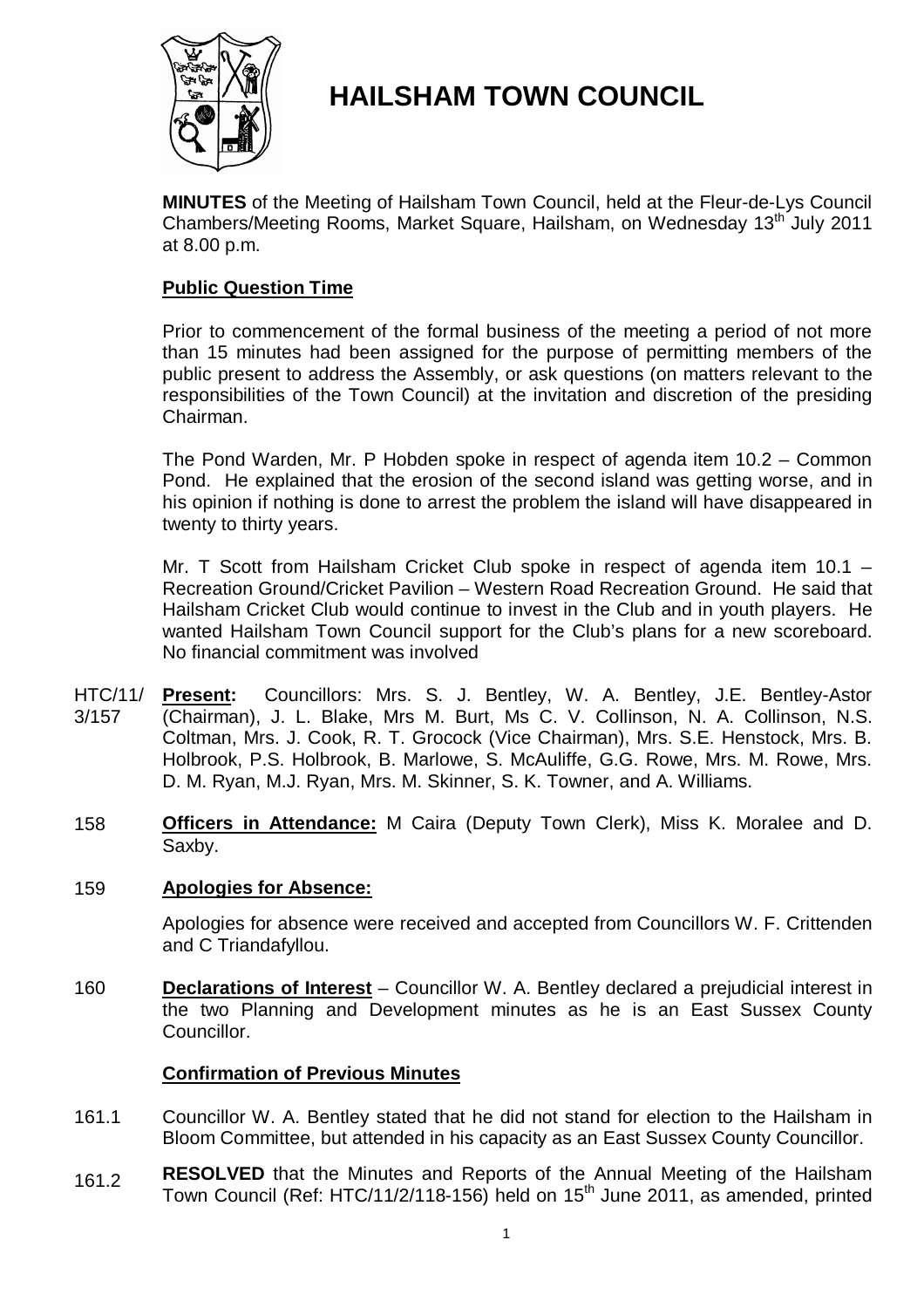and circulated, may be taken as read, confirmed as a correct record, and signed by the Chairman.

### 162 **Matters Arising**

None.

# **Police Report**

163.1 Inspector Tony Wakefield spoke in respect of his report circulated with the agenda.

> He stated that Sussex Police and Hailsham Town Council were almost in a position to sign a new contract on the provision of sponsored PCSOs.

- 163.2 Inspector Wakefield confirmed that Eastbourne Police Station is to be sold and could not be used as a local monitoring centre as previously discussed. He did, however, confirm that it was now possible to view cameras over the internet and this will be possible at Hailsham Police Station at some time in the future.
- 163.3 **RESOLVED** to note the Police Report as circulated with the agenda and as Appendix HTC/11/3/163A to these minutes.

# **Variation of Standing Orders**

- 164.1 **RESOLVED** to receive a motion to permanently vary Standing Orders No.1 (A) and (B) (A) the meeting time of Hailsham Town Council to 19:30 hours (7.30 p.m.), and (B) Questions from members of the public to commence at 19:30 hours (7.30 p.m.).
- 164.2 **RESOLVED** to receive a motion to permanently vary Standing Order 71 (b) to read "The Chairman and Vice-Chairman of the Council and appointed members of the Finance and Oversight Committee and the leader of the majority party council group, (if the leader is not a member of the Finance and Oversight Committee) shall be invited to form the Hailsham Town Council cheque signatory panel. If any member wishes to decline this invitation an alternative member of the Council will be sought to serve as a signatory for each vacancy."
- 164.3 **RESOLVED** to receive a motion to permanently vary Standing Order 35 to read "Members of committees, sub-committees and panels, may (in cases of their own anticipated absenteeism at a specific meeting), appoint a substitute member of the council at their own discretion, to attend a specified meeting, who shall be permitted to speak and vote in the place of that member. Notification of such substitution shall be given to the Town Clerk or Deputy Town Clerk prior to the commencement of the meeting and not later than by 12 noon on the day of the meeting.

NOTE: These items will stand adiourned, without discussion, to the next ordinary meeting of the Council on 14<sup>th</sup> September 2011 in accordance with Standing Order No. 83.

164.4 RESOLVED that the next meeting of the Council scheduled for 14<sup>th</sup> September 2011 shall be held at 19.30 hours under Section 1(A) of Standing Orders.

# **Committee and Panel Reports**

165.1 **RESOLVED**, after consideration in accordance with Standing Order 18(e), to receive the following reports of Committees, and subject to the amendments below after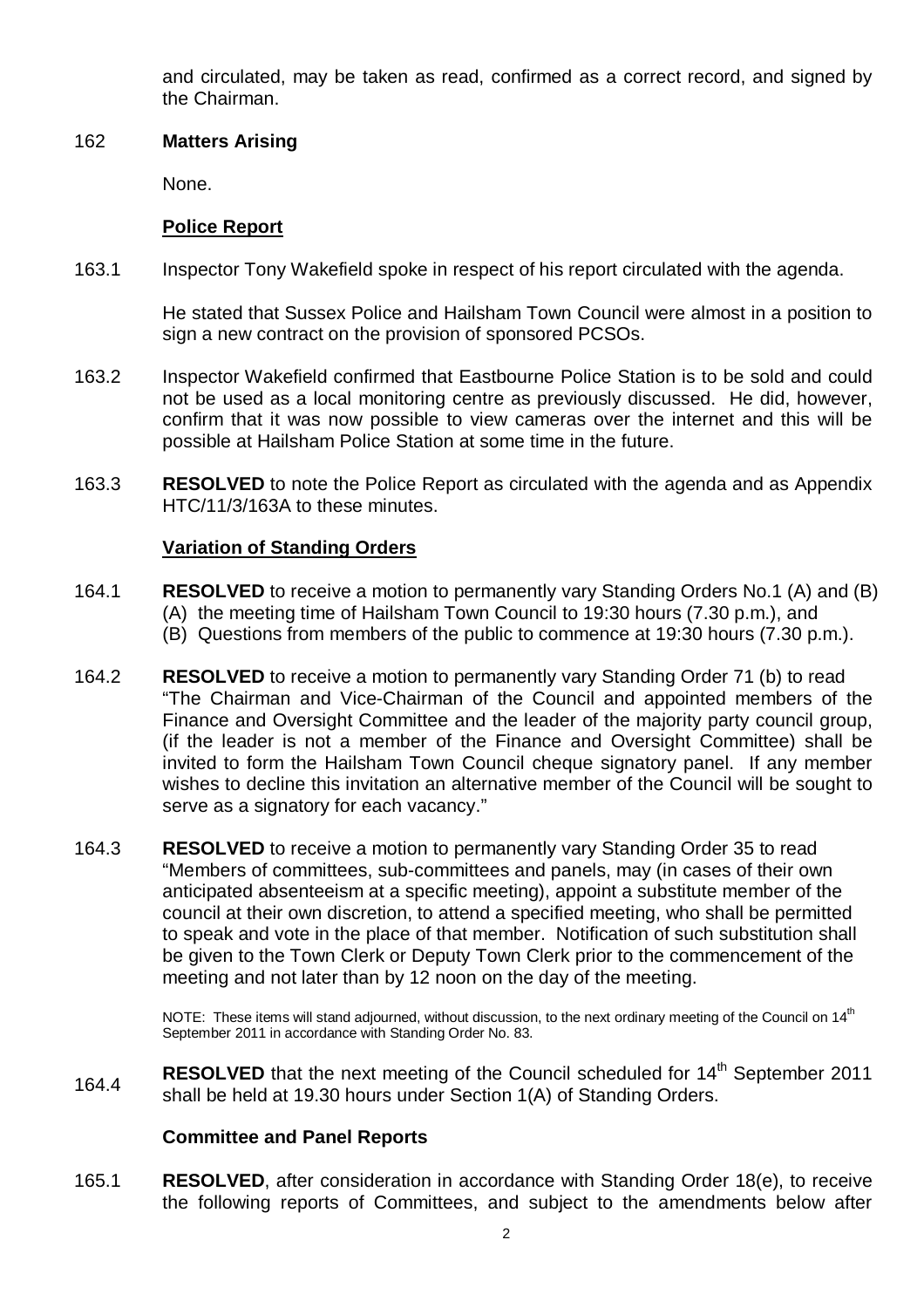consideration of the reserved paragraphs (minutes), to approve and adopt the recommendations contained therein and the actions taken as reported therein

- 165.2 **RESOLVED** to proceed through the "reserved" paragraphs consecutively (or as decided) and to resolve action before proceeding through to the next reserved item.
- 166 F&BO/11/3/008 Proposed Schedule of Meetings

No change to the minute.

167 HIB/11/3/9 – Plant Nursery Creation Project

Councillor Coltman stated that it would be helpful if the Hailsham in Bloom Committee consulted officers before continuing to take on more watering duties. In particular consider using planters with a reservoir to reduce the frequency of watering required.

Councillor Grocock responded that watering duties were built into the relevant officer's duties and lack of time was not appropriate.

No change to minute.

168.1 SAP/11/3/11 – Staff Retirements

> Councillor Williams confirmed that as the Deputy Town Clerk, Mr Caira was prepared to take on the RFO responsibilities to cover the period from the retirement of Mr Diplock until the new Town Clerk was in post; that SAP/11/3/11.1 (a) be approved.

- 168.2 **RESOLVED** that if agreement can be reached with Mr. Caira then the advertisement should be for a Part-time (24 hours per week) Financial Officer on a one (1) year fixed term contract at scale point (scp) 34.
- 169.1 SAP/11/3/12 – Staff Retirements – Mrs Elizabeth Jones

Councillor Williams confirmed that this recommendation should read "The salary grade for the replacement Town Clerk will be 42 to SCP48 and the Town Clerk to seek SALC advice if appropriate.

169.2 **RESOLVED** that the grading for the replacement Town Clerk be SCP42 to SCP48 and that the Town Clerk seek guidance from SALC if appropriate.

#### **Accounts and Audit**

170 Annual Grants

**RESOLVED** to note the letter of thanks received from the Hailsham Bonfire Society.

### **Appointment of Oversight Councillors**

171 **RESOLVED** to agree the list of oversight councillors as circulated with the agenda, amended and as Appendix HTC/11/3/171A to these minutes.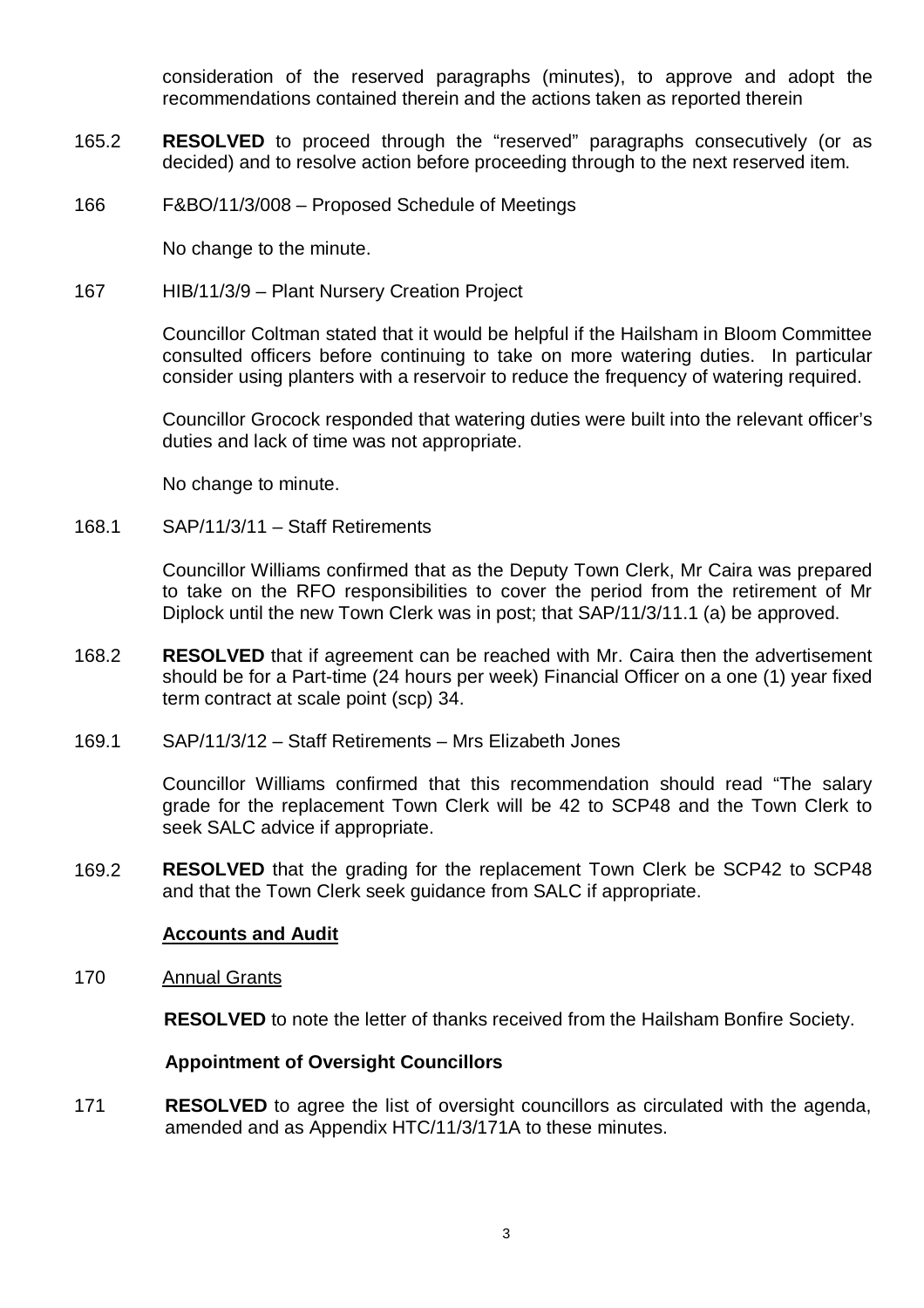## **Planning and Development**

#### 172 Terms of Reference

**RESOLVED** to approve the terms of Reference of the Planning and Development panel as circulated with the agenda and as Appendix HTC/11/3/172A to these minutes

#### 173 Sports/Community Hall: Woodholm and Welbury Farms Development

Copies of the officers' report were circulated prior to the meeting.

**RESOLVED** to agree Option 2 of the report attached as Appendix HTC/11/3/173A to these minutes; with the addition that the services of a quantity surveyor is obtained to determine the market price for the additional works to be undertaken by Taylor Wimpy, and this met from Contingency Funds.

#### **Environment and Leisure**

#### 174 Recreation Ground/Cricket Pavilion – Western Road Recreation Ground

**RESOLVED** to agree the report as circulated with the agenda, and as Appendix HTC/11/3/174A to these minutes, but the Council to check its insurance policy, and agree an appropriate route for the cable with Hailsham Cricket Club.

#### Common Pond

- 175.1 Members considered the report circulated with the agenda for funding for additional work to the new island to redress erosion damage.
- 175.2 **RESOLVED** that Councillor S. McAuliffe in conjunction with Councillor P. Holbrook and Mr. P. Hobden, the Pond Warden to provide a report containing solutions to the erosion problem for consideration by the Finance and Oversight Committee for inclusion in next year's budget if funding is required for the proposed solution.

#### Maurice Thornton Playing Field

176 **RESOLVED** to agree to the request to use the Maurice Thornton Playing Field for outdoor training sessions, and to review in one year's time, as in the officers' report circulated with the agenda and as Appendix HTC/11/3/176A to these minutes.

#### **Police Community Support Officers – Partnership Agreement with Sussex Police Authority**

177 **RESOLVED** to approve the newly negotiated annual contract for 2011/12, as circulated with the agenda, and as Appendix HTC/11/3/177A to these minutes.

#### **Cemetery**

### Grave Digging

178.1 Members noted the officers' report on the appointment of a new grave digger at Hailsham Cemetery circulated with the agenda.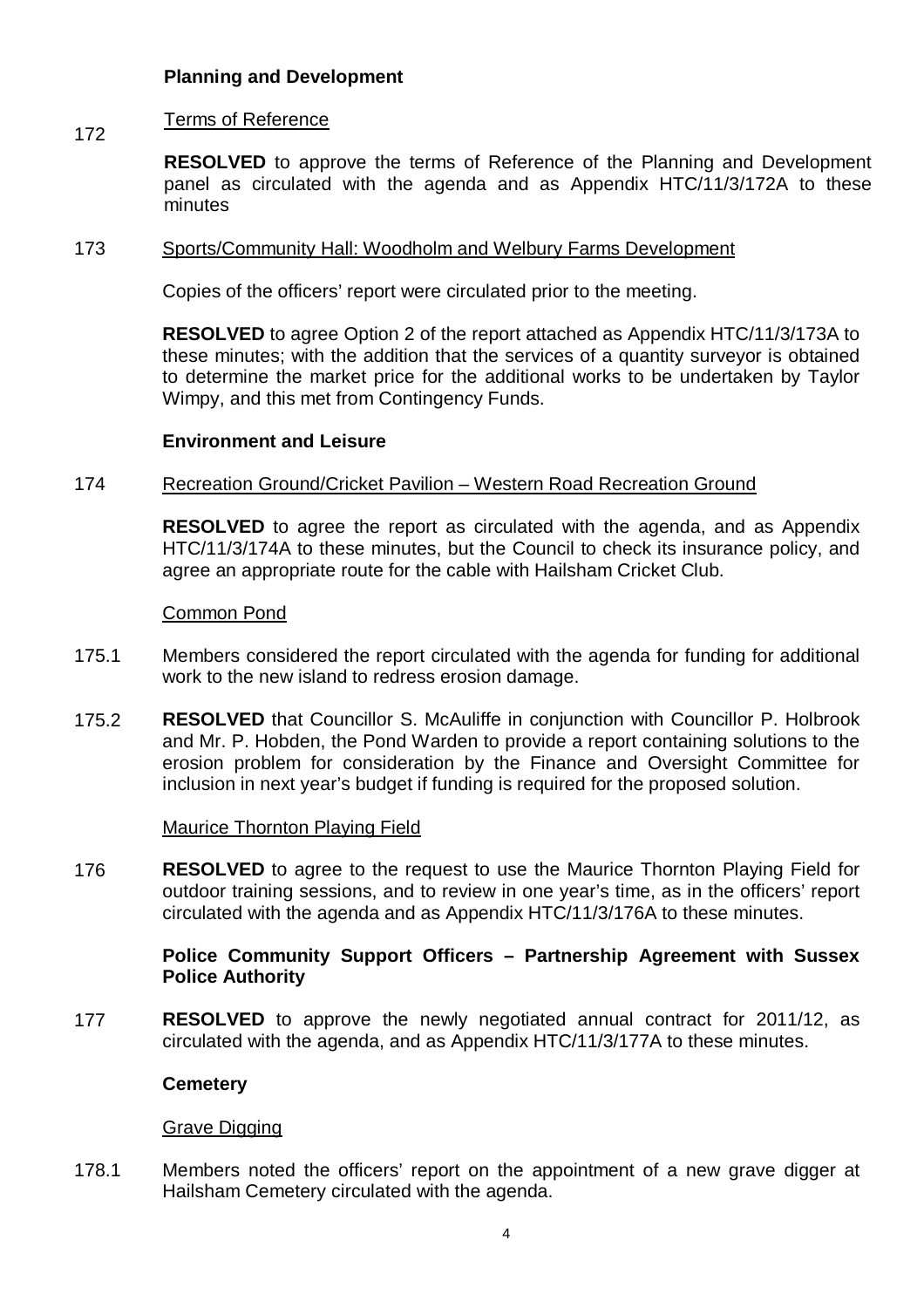178.2 **RESOLVED** to re-tender the contract for grave digging services at Hailsham Cemetery, and not to release Barcombe Landscapes from the contract until a new grave digger is appointed.

#### **Council Owned and managed Properties**

#### Blackman's Yard and Garden

- 179.1 Members considered the officers' report circulated with the agenda.
- 179.2 **RESOLVED** to agree to the removal of the flowerbed as outlined in the officers' report as circulated with the agenda, and as Appendix HTC/11/3/179A to these Minutes; but further investigations must take place on the status of the tree before it is removed.

#### **Town Events**

#### **Christmas Festivities 2011**

**Festive Lighting** 

180 **RESOLVED** to agree to proposal 2 of the report circulated prior to the meeting and as Appendix HTC/11/3/180A to these minutes.

#### Christmas Festivities and Market

- 181.1 Discussion ensued on the report circulated with the agenda, in particular in respect of the purchase or rental of market stalls.
- 181.2 **RESOLVED** to agree to the option in the report to purchase twenty stalls at a cost of £4,000 plus £1,000 additional costs, subject to a suitable location for storage and drying is found as circulated with agenda and as Appendix HTC/11/3/181A to these minutes

# Hailsham Arts Festival – 9<sup>th</sup>-18<sup>th</sup> September 2011

182 **RESOLVED** that the Town Mayor would attend the opening of the Arts Festival and that a Councillor would be available to judge the children's fancy dress competition on Saturday 17<sup>th</sup> September 2011 and that Hailsham Town Council staff will assist with item (d) erection of advertising boards. Hailsham Town Council was unable to assist with other requests.

750<sup>th</sup> Anniversary of the Hailsham Market Charter

183 **RESOLVED** that to hold a Charter Market event with a medieval theme to mark the 750<sup>th</sup> Anniversary of issuing of the Charter.

#### Queen's Diamond Jubilee

184 **RESOLVED** to plant a rose garden on the open ground outside Hailsham Library to celebrate the Queen's Diamond Jubilee in 2012, subject to permission being granted by East Sussex County Council, owners of the land.

### **Annual Review of Health and Safety Policies and Action Plan**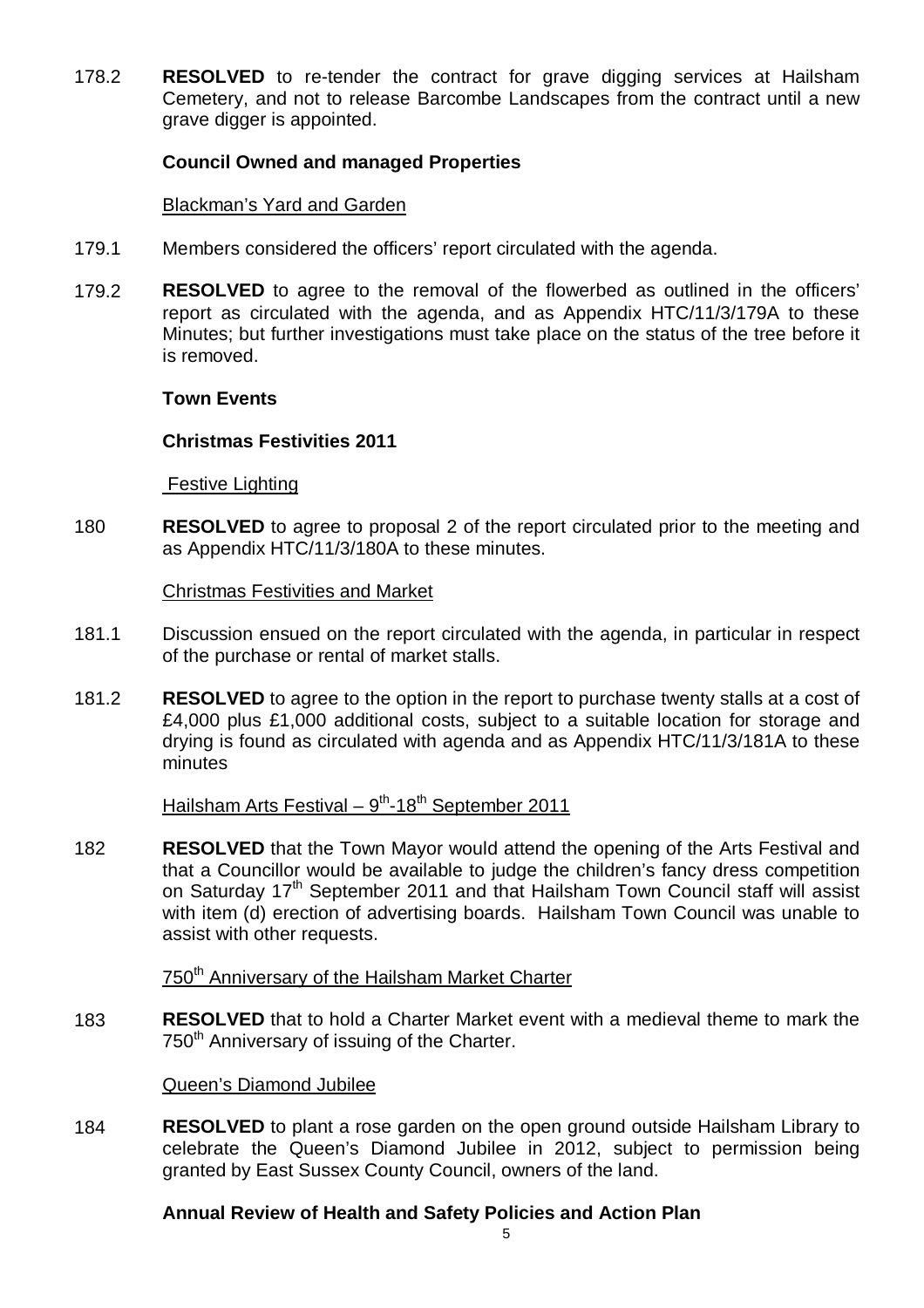185 **RESOLVED** to agree the officers' report as circulated with the agenda, and as Appendix HTC/11/3/185A to these minutes.

### **Town Council Newsletter**

- 186.1 Councillors W. A. Bentley, N. S. Coltman and P. S. Holbrook declared prejudicial interests in this agenda item as they knew Mr. C. Dowling of Chris Dowling Design and Print Ltd.
- 186.2 Members consider the officers report circulated prior to the meeting.
- 186.3 Councillor A. Williams spoke to the report. He said that it was the intention to revamp the Newsletter to make it more friendly and accessible, with more room for advertising and feedback from the public. It would be called "The Town Crier"
- 186.4 Councillor Williams stated that on checking references for Printing.Com in respect of their delivery the feedback was unsatisfactory.
- 186.5 Councillor Williams proposed that a 12 month contract be awarded to Chris Dowling Design and Print Ltd and that a local leaflet distributor, MA Distribution be awarded a 12 month contract for the distribution of the Newsletter.
- 186.6 **RESOLVED** that a 12 month contract be awarded to Chris Dowling for the design and print of the Newsletter and that M A Distribution be awarded a 12 month contract for the distribution of the Newsletter on the terms specified in the officers' report as circulated prior to the meeting and as Appendix HTC/11/3/186A to these minutes.
- 187 Councillors G.G Rowe and Mrs. M Rowe left the meeting at 10.30pm.

### **Public Conveniences – Vicarage Field**

- 188.1 The Chairman introduced this item. He stated that Hailsham Town Council should act now to provide a decent facility for the residents and visitors of Hailsham.
- 188.2 **RESOLVED** to invite local builders to submit designs and estimates to demolish and rebuild the public conveniences in Vicarage Field.

#### **Trust Representation**

- 189.1 Members considered the officers' report circulated prior to the meeting.
- 189.2 **RESOLVED** that proposal 1 as set out in the officers' report be put to the Charities Commission, and as amended as follows:

Trust Representation (b) The Trust body comprise:

Four members of the Council Four members from local community organisations Three members from local churches Two Hailsham residents.